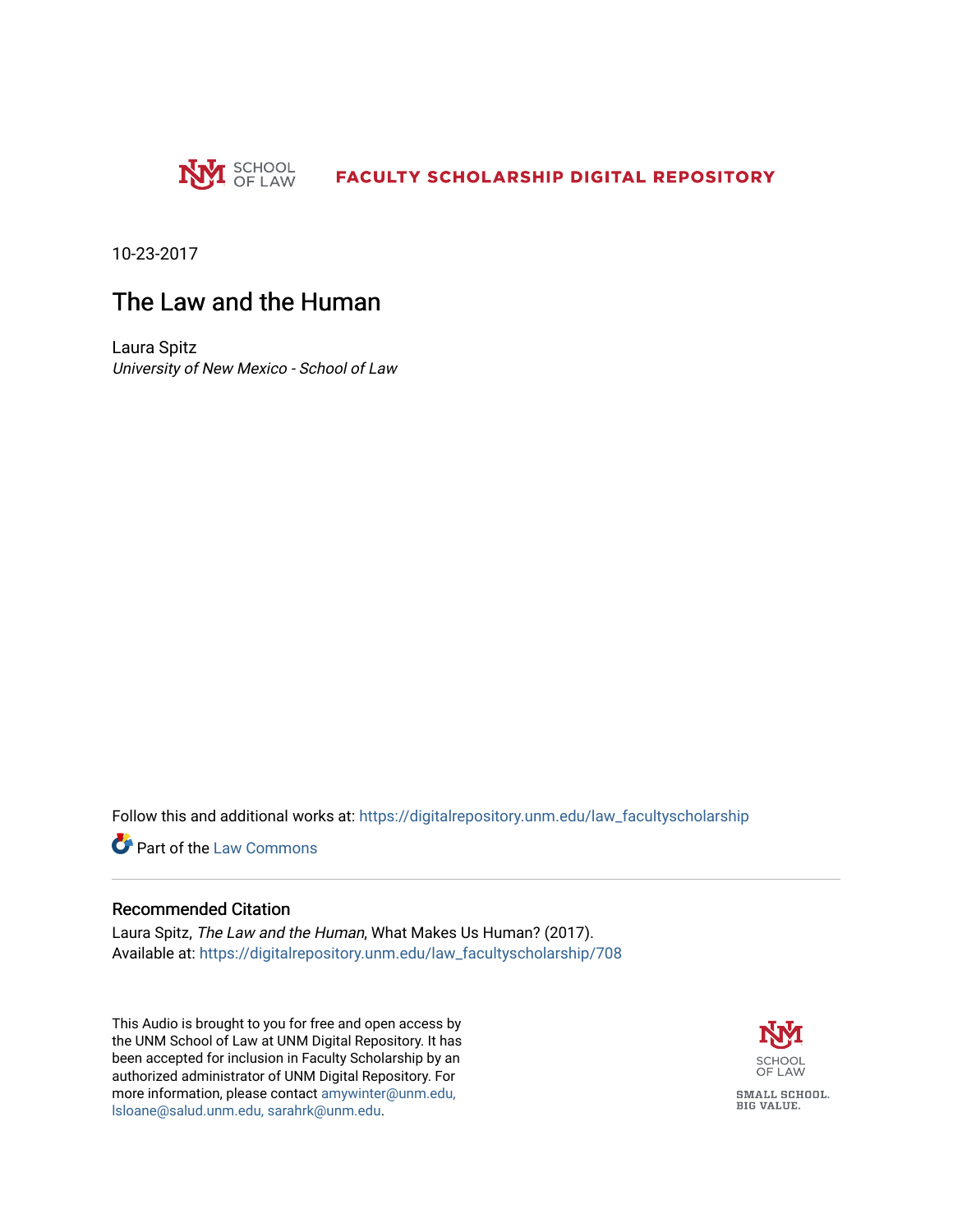# **The Law and the Human**

*This is an episode in the "What Makes Us Human?" podcast from Cornell University's College of Arts & Sciences, showcasing the newest thinking from across the disciplines about what it means to be human in the twenty-first century. Featuring audio essays written and recorded by Cornell faculty, the series releases a new episode each Tuesday through the fall*.

# By Laura Spitz

### Cornell University's College of Arts & Sciences October 23, 2017

The law plays a role in the social construction of what it means to be human. The stakes are high, especially for those, like the Indigenous Peoples of North America, whose bodies and cultures have been both humanized and dehumanized through law.

I am not myself Indigenous. My British and Ukrainian ancestors came to Canada at the turn of the last century. I grew up in the lower mainland of British Columbia on traditional Stó:lõ territory, traveling frequently to the Gulf Islands—Songhees territory—where my maternal grandparents lived. But one of my brothers is Indigenous, adopted by my parents in 1971. His adoption put my family in the middle of a complicated story of loss, not only from his perspective, but from the perspective of his birth parents, his people(s), and broader Indigenous communities. It is this fact more than any other that motivated me to learn about Aboriginal histories and cultures and, now, to consider how they interact with the law and our understandings of humanity.

In law, we extend human-like rights or protections to non-human beings by giving them attributes associated with humanness, such as volition, vitality, morality, spirituality, and social-connectedness. In New Zealand, both a national park and a large river have been recognized as persons under the law as part of recent treaty settlements. 'They' are now entitled to a range of human rights. In the United States, courts have protected the religious freedom of for-profit corporations on the basis of their status as persons.

Conversely, humans can be made un-human through law by emphasizing 'nonhuman' or 'net-yet-human' qualities commonly associated with things, objects, or children. More, humans can be dehumanized for some purposes and humanized for others. Each slave in the antebellum United States, for example, was counted as 3/5 of a person for the census but as a non-person when it came to voting or getting married or owning property. Once a group of beings has been rendered un-human or less